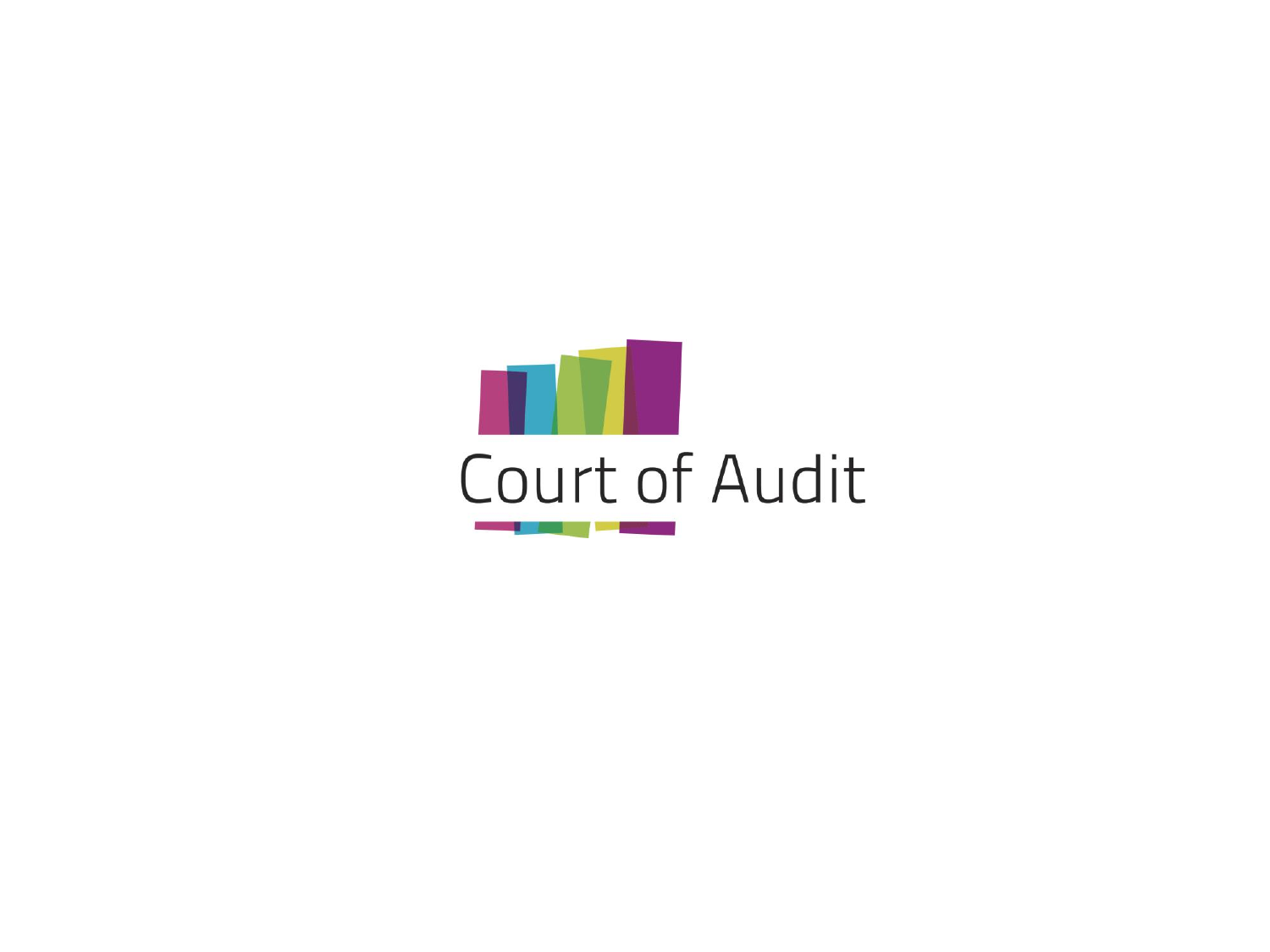

## SAI Belgium Fundamental principles for draft budget review (2021)

Wim François Senior Auditor-Supervisor May 2022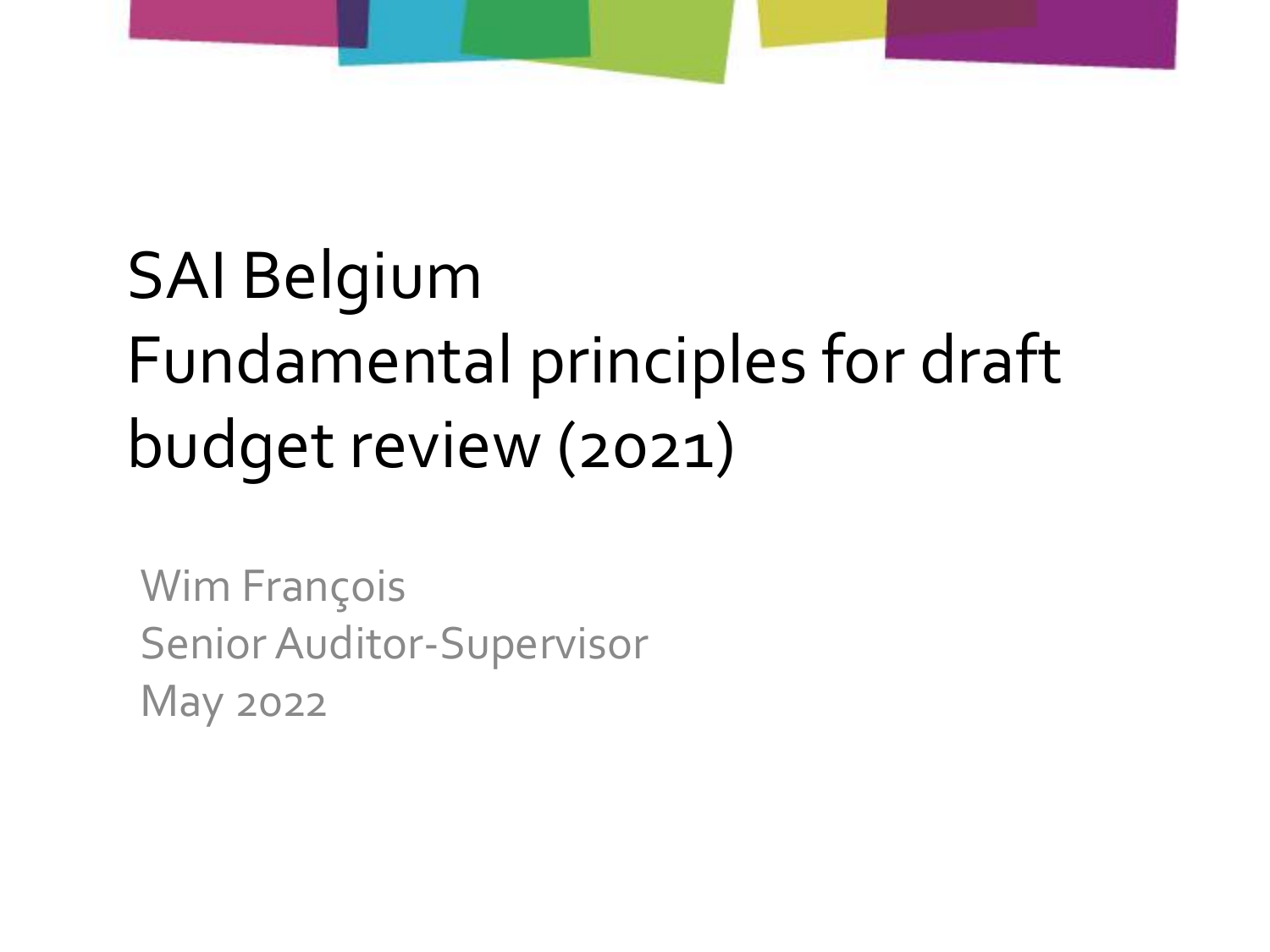### Context

- SAI Belgium by law has to review draft budgets submitted by federal and regional governments to respective parliaments before their adoption.
- This task gives rise to specific reports to parliaments containing the SAI's observations and comments resulting from its budget review.
- SAI Belgium decided to fully implement the IFPP, i.e. the ISSAIs, for its audit work by end 2024.
- This budget review is not an audit as defined in section 1 of INTOSAI-P1, but an expert opinion as mentioned in section 12. To ensure credibility and quality of such opinion, SAI Belgium decided to define its own fundamental principles, guidelines and organisational requirements for its budget reviews.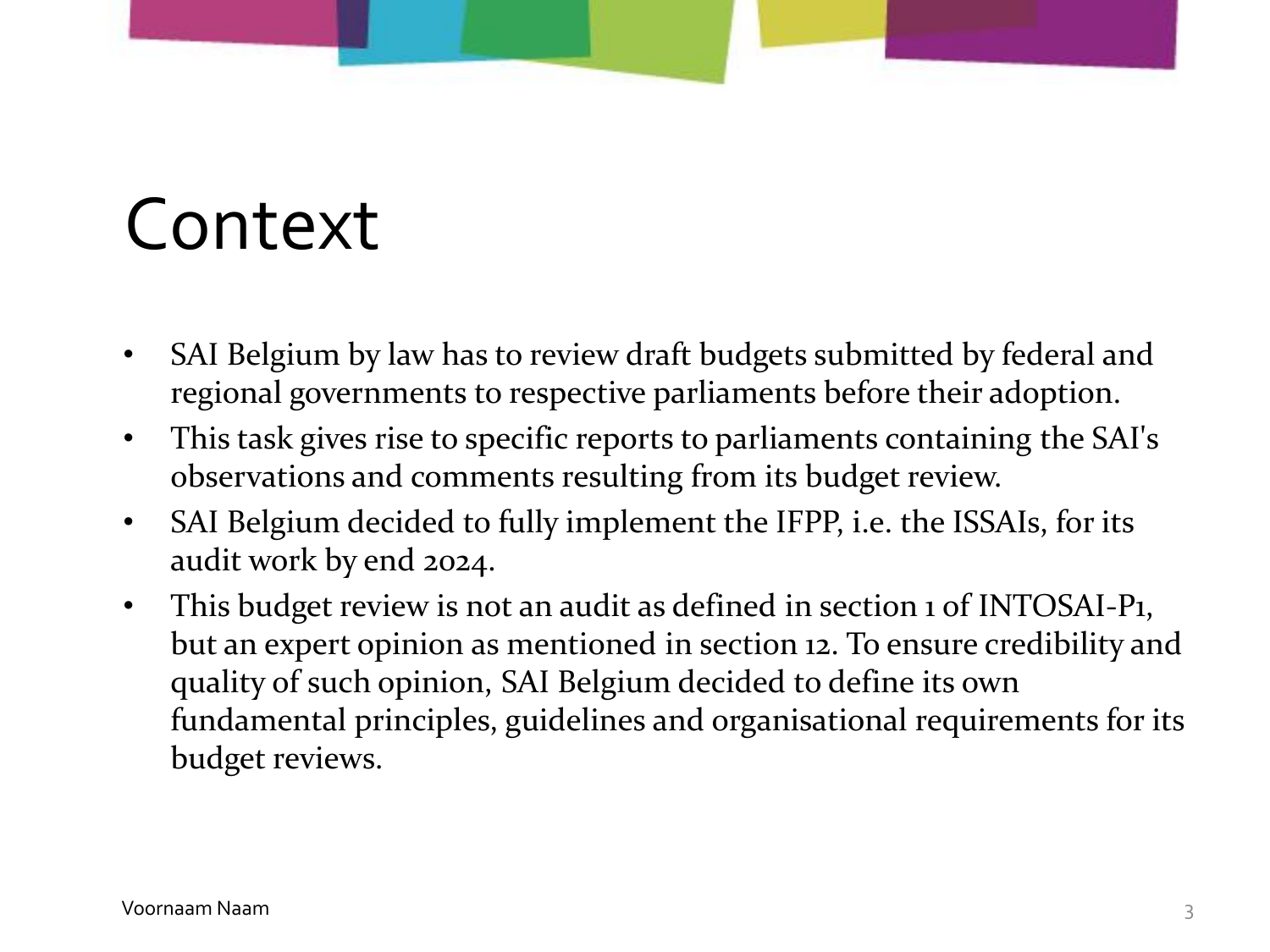# Content

- These fundamental principles' content reflects the fundamental principles contained in ISSAI 100 and translates them to the budget analysis review context in Belgium.
- The fundamental principles provide detailed information on:
	- purpose and scope of the principles;
	- framework for draft budget review and methodology for carrying out this task;
	- elements of draft budget review and of methodology for carrying out this task;
	- principles to be applied during draft budget review.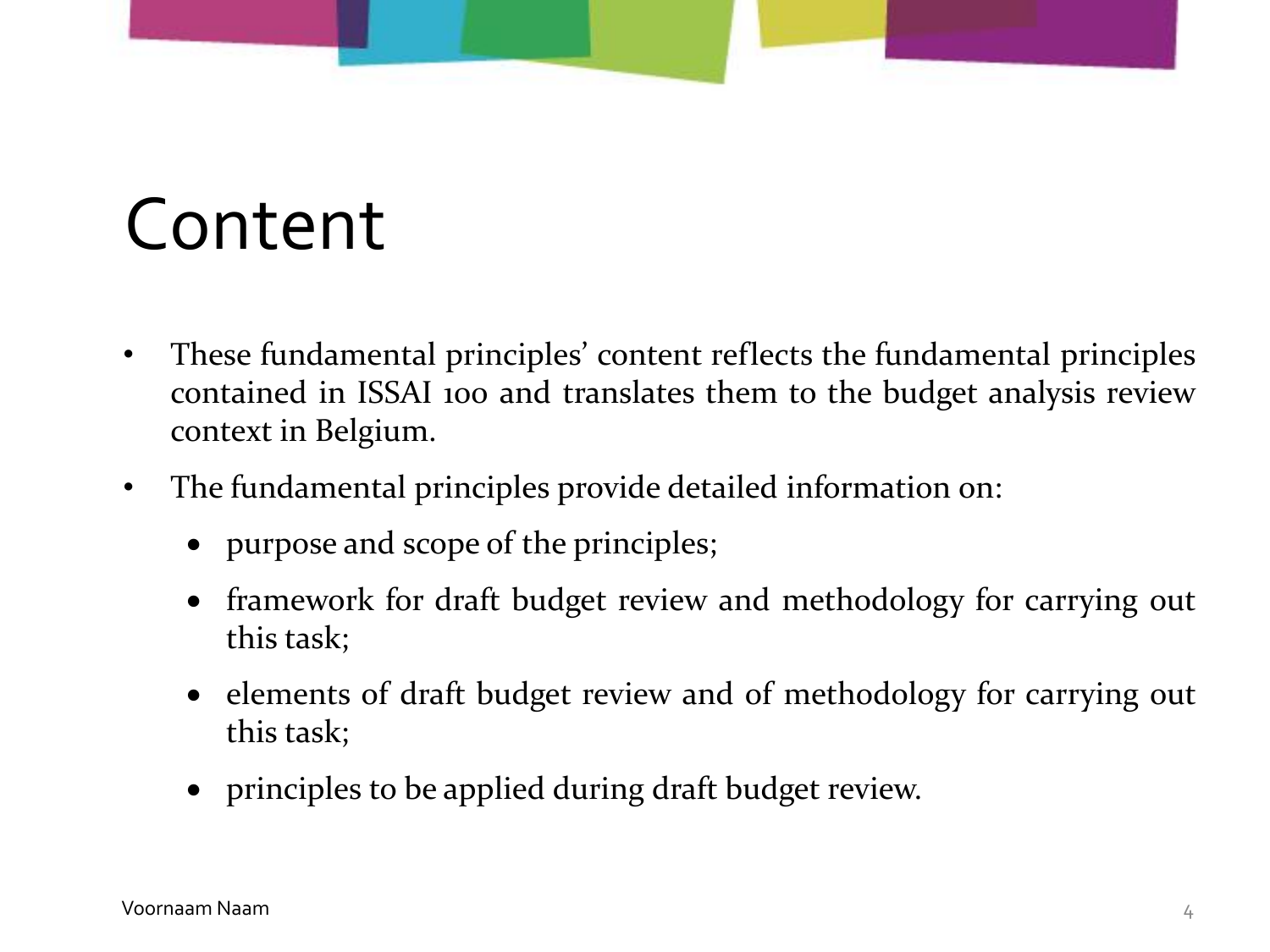# Table of contents

- Purpose and scope
- Framework
	- Mandate
	- **Objectives**
- Elements
	- The three parties
	- Subject matter, criteria and subject matter information
	- Types of engagement
	- Confidence and assurance in draft budget reviewing
	- Forms of providing confidence
	- Moderate level of assurance
- Principles
	- Areas covered by the principles for draft budget reviewing
	- General principles
	- Principles related to the draft budget review process